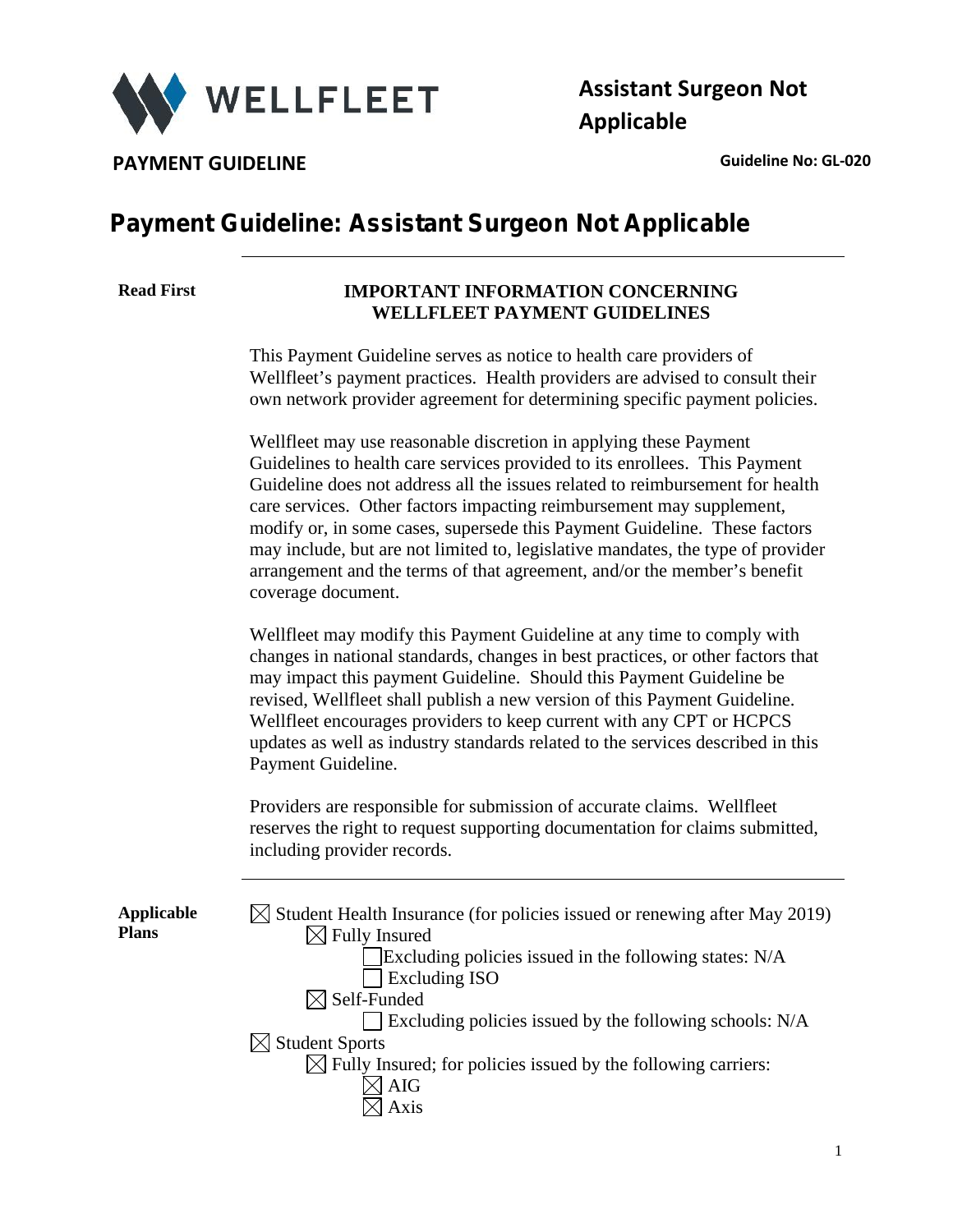

# **Assistant Surgeon Not Applicable**

**PAYMENT GUIDELINE CONSUMING A CONSUMING A CONSUMING A CONSUMING A CONSUMING A CONSUMING A CONSUMING A CONSUMING A CONSUMING A CONSUMING A CONSUMING A CONSUMING A CONSUMING A CONSUMING A CONSUMING A CONSUMING A CONSUMING** 

|                | $\boxtimes$ Commercial Casualty Insurance Company/Wellfleet<br>Insurance<br>$\boxtimes$ Self-Funded<br>$\boxtimes$ Excluding policies issued by the following schools: N/A<br>$\boxtimes$ Fully Insured Student Accident; for policies issued by the following<br>carriers:<br><b>AIG</b><br>Axis<br>Commercial Casualty Insurance Company/Wellfleet Insurance<br>$\boxtimes$ Self-Funded Employer Insurance<br>Excluding policies issued by the following employers: N/A                                                                                                                                               |
|----------------|-------------------------------------------------------------------------------------------------------------------------------------------------------------------------------------------------------------------------------------------------------------------------------------------------------------------------------------------------------------------------------------------------------------------------------------------------------------------------------------------------------------------------------------------------------------------------------------------------------------------------|
| <b>Purpose</b> | Wellfleet follows the CMS Guidelines 20.4.3 – Assistant at Surgery Services<br>(Rev. 1, 10-03-03) BS-15044 that states: Carriers may not pay assistants at<br>surgery for surgical procedures in which a physician is used as an assistant at<br>surgery in fewer than 5% of the cases for that procedure nationally. In<br>addition physicians are prohibited from billing for assistant at surgery<br>services subject to the assistant at surgery limitations.<br>Wellfleet also took into consideration from the American College of<br>Surgeon's Annual Report published as a result of a committee of its members |
|                | opinions on the current CMS list.<br>See Attachment 1 for Wellfleet's Assistant Surgeon List.                                                                                                                                                                                                                                                                                                                                                                                                                                                                                                                           |
| Scope          | All surgeon bills which contain the use of Modifiers 80, 81, 82 or AS.                                                                                                                                                                                                                                                                                                                                                                                                                                                                                                                                                  |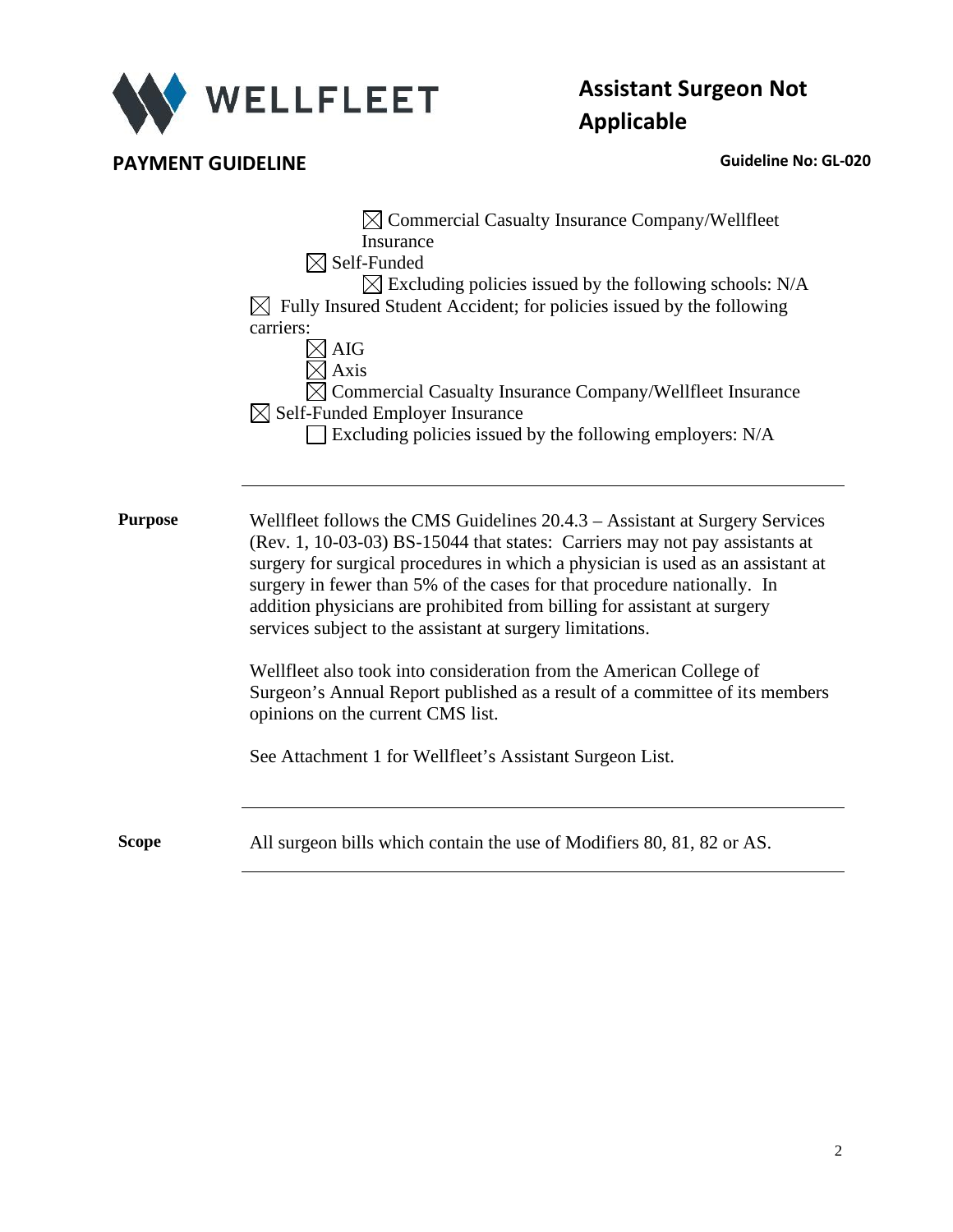

## **PAYMENT GUIDELINE CONSERVANCE CONSERVANCE CONSERVANCE CONSERVANCE CONSERVANCE CONSERVANCE CONSERVANCE CONSERVANCE CONSERVANCE CONSERVANCE CONSERVANCE CONSERVANCE CONSERVANCE CONSERVANCE CONSERVANCE CONSERVANCE CONSERVAN**

# **Assistant Surgeon Not Applicable**

**Definitions** Medicare publishes a list of procedures and classifies payment indicators for each:

## MPFS Payment Indicators

**Indicator 0**—Payment restriction for assistants at surgery applies to this procedure. Supporting documentation (as described earlier) may be submitted on appeal. **(Sometimes) Indicator 1**—Statutory payment restriction for assistants at surgery applies to this procedure. Assistants at surgery will not be paid**. (Almost Never) Indicator 2**—Payment restriction for assistants at surgery does not apply to this procedure. Assistants at surgery may be paid. **(Almost always) Indicator 9**—Concept does not apply (the most likely explanation is that the procedure is not a surgery).

**Guidelines** Wellfleet will pay for assistant surgeons when appropriate. Based on the following categories:

| Almost Always $\  = \ $ Pay<br><b>Allowed</b> |                             |
|-----------------------------------------------|-----------------------------|
| Other                                         | <b>Normal Claim Process</b> |

**appropriate\***

#### **WELLFLEET ASSISTANT SURGEON CATEGORIES**

**Sometimes**

**Almost Never**

**Allowed**

**Allowed**

| The operative report must contain information what the assistant actually |
|---------------------------------------------------------------------------|
| does and an indication of why there is a need for an assistant.           |

**= Deny for Medical Records\*\***

**= Deny as Assistant Surgeon Not**

**Attachments** 1. Wellfleet Assistant Surgeon List: https://wellfleetstudent.com/providers/ or https://wellfleetworkplace.com/providers/